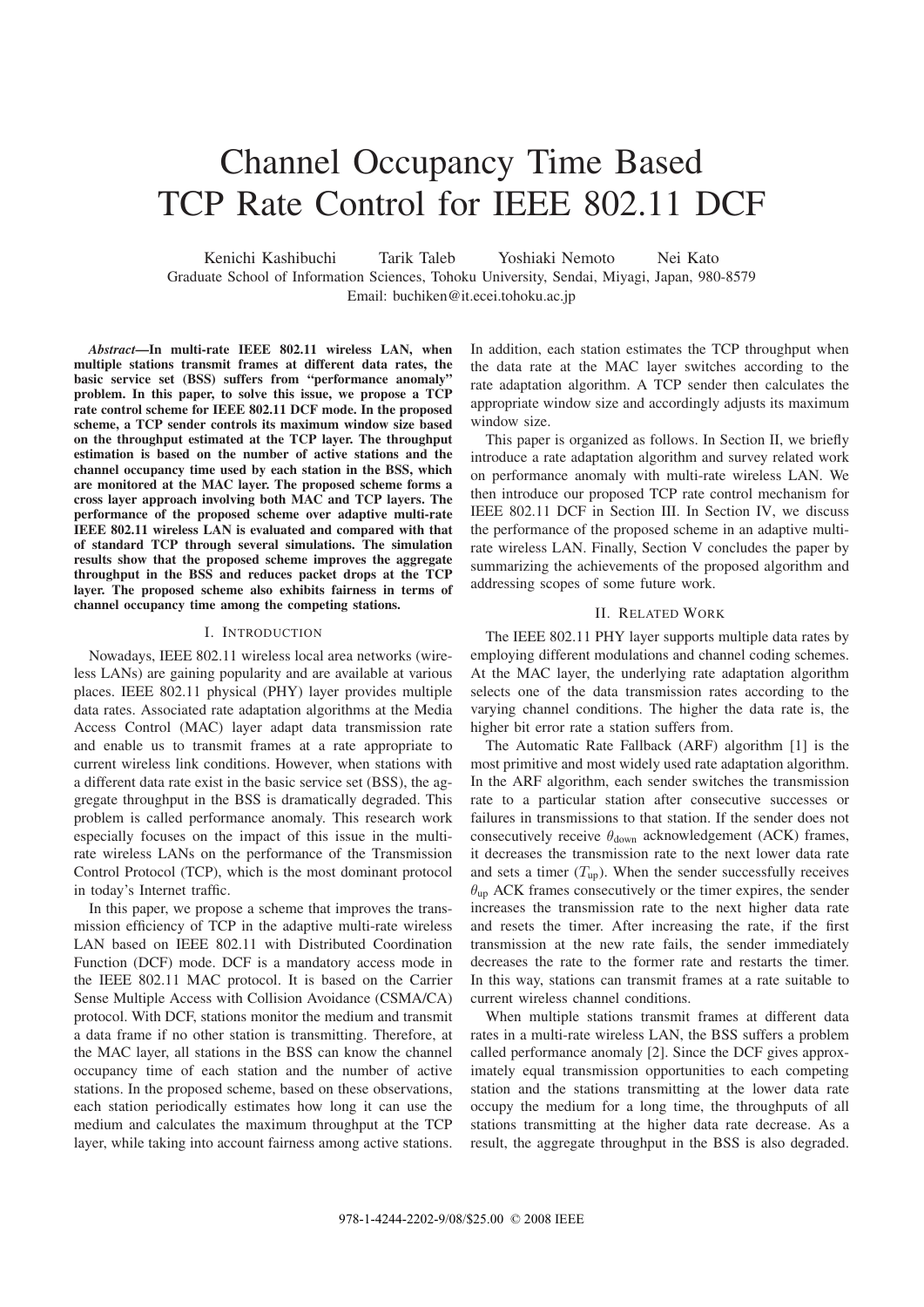As a remedy to this issue, several approaches have been proposed. In [3], Tan *et al.* discuss the advantage of time-based fairness and propose the time-based regulator (TBR) algorithm based on the leaky bucket scheme. TBR takes into account the channel occupancy time of traffic at the access point (AP). In recent literatures, several schemes achieve airtime fairness by controlling MAC parameters, such as contention window size or frame length [4]–[7]. On the other hand, some solutions for the unfairness issue between up-link and down-link TCP flows seem to be also effective against the performance anomaly problem. In [8], a solution that enables APs to manipulate the receiver's advertised window field in the TCP header is proposed. A major concern with the work is that it cannot be used in a network where the IP security (IPSec) protocol is in use. The Distributed Access Time Control (DATC) [9] scheme regulates the rate of TCP flow by appropriately dropping packets. However, these research works do not consider scenarios where the ARF algorithm is used.

The work in [10] examines the performance of TCP over wireless LAN with ARF. In [11], Choi *et al.* present a protocol interaction between DCF, ARF, and TCP in multi-rate IEEE 802.11 wireless LANs based on Markov chain analysis. In [12], the authors proposed a TCP window size adjustment scheme for the ARF algorithm. However, we found that the proposed scheme often cannot work well with many stations in a BSS. In this paper, we propose a modified algorithm and show that the proposed algorithm can be used as an effective solution to the performance anomaly issue.

## III. PROPOSED TCP RATE CONTROL FOR IEEE 802.11 DCF

The proposed scheme defines a cross-layer design that involves the MAC and transport layers. Adequate information is exchanged between the two layers for the sake of TCP window size adjustment.

## *A. Information used in the proposed scheme*

Each station periodically determines an observation slot of length  $T$  [s] and monitors the wireless channel to obtain the following information, as illustrated in Fig. 1.  $T$  is usually the time required to receive  $n$  beacon frames. In case of detecting a change in the number of active stations, T becomes shorter. It should be emphasized that all stations can compose their own observation slots in synchronization with one another. In the remainder of this section, we describe the procedures performed by a station  $STA_x$ . The following notations are used:

- N: Number of active stations (*i.e.,* stations actually transmitting or receiving frames, not only associating with the AP) in the BSS.
- $t_i$ : Channel occupancy time of station STA<sub>i</sub> (i ∈  $\{1, ..., x, ..., N\}$  [s].
- $t_{\text{beacon}}$ : Channel occupancy time used by beacon frames from the AP (*i.e.,* the duration used for receiving beacon frames) [s].
- $C_x$ : Data transmission/reception rate at STA<sub>x</sub> [bps].
- $M_x$ : Number of TCP connections connected to/via STA<sub>x</sub>.
- $\tau_{x,j}$ : Channel occupancy time used by the j-th connection of  $STA_r$  [s].
- $\overline{\lambda_{x,j}}$ : Average length of TCP data segments, transmitted or received by the j-th connection of  $STA_x$  [bytes].
- $RTT_{x,j}$ : Round trip time (RTT) of the j-th connection traversing  $STA_x$  [s].
- b: Number of TCP segments acknowledged by a single TCP ACK (*i.e.*, when the delayed ACK option [13] is used,  $b$  is set to two. Otherwise,  $b$  is set to one).

The channel occupancy time can be measured by utilizing a duration field, which is generally used for setting a network allocation vector (NAV), in the 802.11 MAC header. More details on how to measure  $t_i$  are available in [12]. In the measurements of  $t_i$ , we use the average value of the backoff interval  $(\overline{t_{\text{backoff}}})$  instead of the actual value.

## *B. Estimation of the available channel occupancy time*

Upon receiving *n* beacon frames (Event  $(A)$  in Fig. 1) or detecting a change in the number of active stations (Events (B) and (C) in Fig. 1) since the start of an observation slot, all the stations calculate the available duration for their own connections based on Eqs. (1)–(9).

The available duration in the BSS is represented as:

$$
t_{\rm BSS}^{\rm available} = T - t_{\rm beacon}.\tag{1}
$$

The proposed algorithm attempts to evenly allocate this available duration among the  $N$  active stations. Therefore, the available duration for  $STA_i$  is given by the following equation.

$$
\bar{t}_i^{\text{available}} = t_{\text{BSS}}^{\text{available}} / N. \tag{2}
$$

On the other hand, BSS may have an unoccupied duration equal to:

$$
t_{\rm BSS}^{\rm remain} = t_{\rm BSS}^{\rm available} - \sum_{i=1}^{N} t_i.
$$
 (3)

The proposed algorithm allocates this remaining duration evenly among the unsatisfied stations. Here, an "unsatisfied station" is a the station that meets the following criterion:

$$
t_i \ge r \cdot \bar{t}_i^{\text{available}}, \quad (0 < r < 1), \tag{4}
$$

where  $r$  is a threshold that defines the satisfaction level of a station. All stations count the number of unsatisfied stations  $N_{\text{unsatisfied}}$  based on Eq. (4). The available duration for  $\text{STA}_x$ is eventually calculated as:

$$
t_x^{\text{available}} = \begin{cases} \bar{t}_x^{\text{available}} & \{x \mid t_x < r \cdot \bar{t}_x^{\text{available}}\} \\ \bar{t}_x^{\text{available}} + \frac{t_{\text{BSS}}^{\text{remain}}}{N_{\text{unsatisfied}}} & \{x \mid t_x \ge r \cdot \bar{t}_x^{\text{available}}\} \end{cases} . \tag{5}
$$

Each station allocates this available duration among its connections. Assuming that  $STA_x$  evenly allocates  $t_x^{\text{available}}$ among its  $M<sub>x</sub>$  connections, the available duration for the j-th connection of  $STA_x$  is given by the following equation.

$$
\bar{\tau}_{x,j}^{\text{available}} = t_x^{\text{available}} / M_x. \tag{6}
$$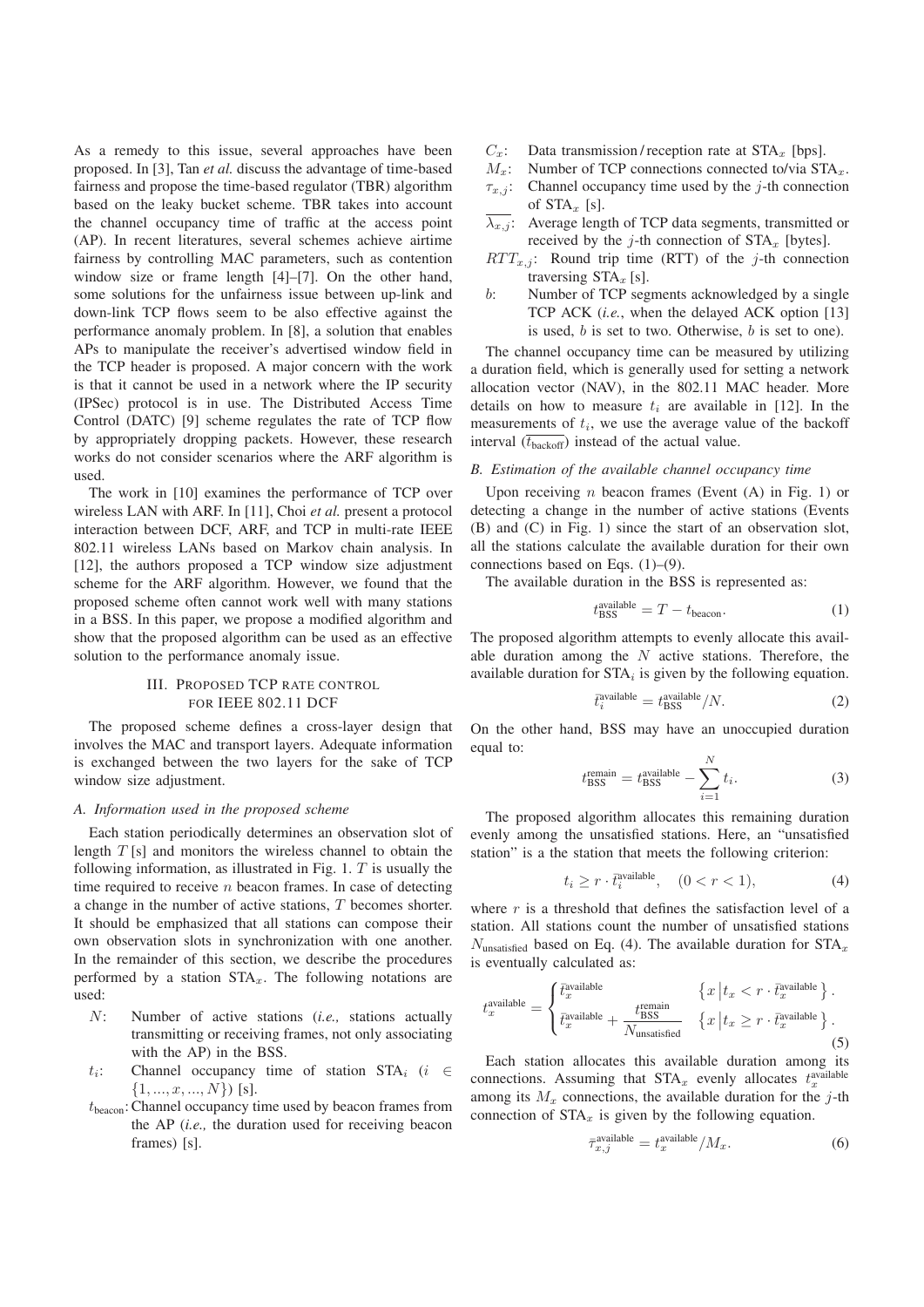

Fig. 1. An illustrative example of how observation slots are determined.

The unused duration in  $STA_x$  is given by:

$$
t_x^{\text{remain}} = t_x^{\text{available}} - \sum_{j=1}^{M_x} \tau_{x,j}.
$$
 (7)

 $STA_x$  allocates this unused duration among the unsatisfied connections, which meet the following criterion.

$$
\tau_{x,j} \ge r \cdot \bar{\tau}_{x,j}^{\text{available}}, \quad (0 < r < 1). \tag{8}
$$

We suppose that  $STA_x$  has  $M_{unsatisfied_x}$  unsatisfied connections. Finally, the available duration for the *j*-th connection of  $STA_x$ is calculated as follows:

$$
\tau_{x,j}^{\text{available}} = \begin{cases}\n\bar{\tau}_{x,j}^{\text{available}} \\
\bar{\tau}_{x,j}^{\text{available}} + \frac{t_x^{\text{remain}}}{M_{\text{unsatisfied }x}} \\
\end{cases} \quad \{j \mid t_{x,j} < r \cdot \bar{\tau}_{x,j}^{\text{available}}\}.\n\tag{9}
$$

The stations then estimate the maximum throughput at the TCP layer for each connection, as will be described in the next section.

## *C. Estimation of the maximum throughput*

Upon recalculating the available duration  $\tau_{x,j}^{\text{available}}$ (Events  $(A) - (C)$  in Fig. 1) or changing one's data transmission or reception rate  $C_x$  at the MAC layer (Event (D) in Fig. 1) according to the rate adaptation algorithm (*e.g.,* ARF algorithm), a station  $STA_x$  estimates the maximum throughput of each connection. It should be noted that, if the station adopts the ARF as a rate adaptation algorithm, the proposed scheme does not perform the following procedures when the station cannot receive the first DATA or ACK frame after increasing the data rate. This is because the ARF algorithm tends to fail in transmitting the first DATA frame after increasing the data rate. It should be also noted that, when switching the data rate,  $STA_x$  calculates the maximum throughput using the available duration  $\tau_{x,j}^{\text{available}}$  computed in the previous observation slot, as a new observation slot is not determined yet.

The maximum TCP throughput that can be achieved by the j-th connection of  $STA_x$  is estimated as:

$$
\theta_{x,j} = \frac{\tau_{x,j}^{\text{available}}}{T_{\text{TCP}}\left(C_x, \overline{\lambda_{x,j}}, b\right)} \cdot \overline{\lambda_{x,j}} \cdot b \cdot \frac{1}{T},\tag{10}
$$

where  $T_{\text{TCP}}(C, \lambda, b)$  denotes the time required for transmitting or receiving b number of TCP data segments, each with a size of  $\lambda$ , and one TCP ACK segment at a data rate C.  $T_{\text{TCP}}(C, \lambda, b)$  is given as follows:

$$
T_{\text{TCP}}\left(C,\lambda,b\right) = T_{\text{data}}\left(C,\lambda\right) \cdot b + T_{\text{data}}\left(C,0\right),\tag{11}
$$

where  $T_{data}(C, \lambda)$  is the time required for transmitting or receiving a TCP segment with a size of  $\lambda$  at a data rate C. With the request-to-send / clear-to-send (RTS / CTS) option,  $T_{data}$   $(C, \lambda)$  is expressed as follows:

$$
T_{\text{data}}(C,\lambda) = t_{\text{DIFS}} + \overline{t_{\text{backoff}}} + t_{\text{RTS}} + t_{\text{SIFS}} + t_{\text{CTS}} + t_{\text{SIFS}} + t_{\text{DATA}}(C,\lambda) + t_{\text{SIFS}} + t_{\text{ACK}}(C). \quad (12)
$$

where  $t_{\text{DIFS}}$  and  $t_{\text{SIFS}}$  denote the length of DCF inter-frame space (DIFS) and that of short inter-frame space (SIFS), respectively.  $t_{RTS}$ ,  $t_{CTS}$ ,  $t_{DATA}(C, \lambda)$ , and  $t_{ACK}(C)$  are the duration for transmitting or receiving a RTS frame, a CTS frame, a DATA frame, and an ACK frame, respectively. They all depend on the PHY and MAC layers. More details on this computation are available in [12].

## *D. Adjustment of the TCP Maximum Window Size*

The proposed scheme controls the transmission rate by bounding the TCP maximum window size,  $wnd_{\text{max}}$ . Since the theoretical maximum TCP throughput is given by  $(wnd_{\text{max}}/RTT)$ , the maximum value of the available window size in the j-th connection of  $STA_x$  is calculated as:

$$
wnd_{\max_{x,j}} = RTT_{x,j} \cdot \theta_{x,j}.
$$
 (13)

Here, we estimate the round trip time more accurately than in the standard TCP and use its minimum value as  $RTT_{x,j}$ for each connection, as in TCP Vegas [14].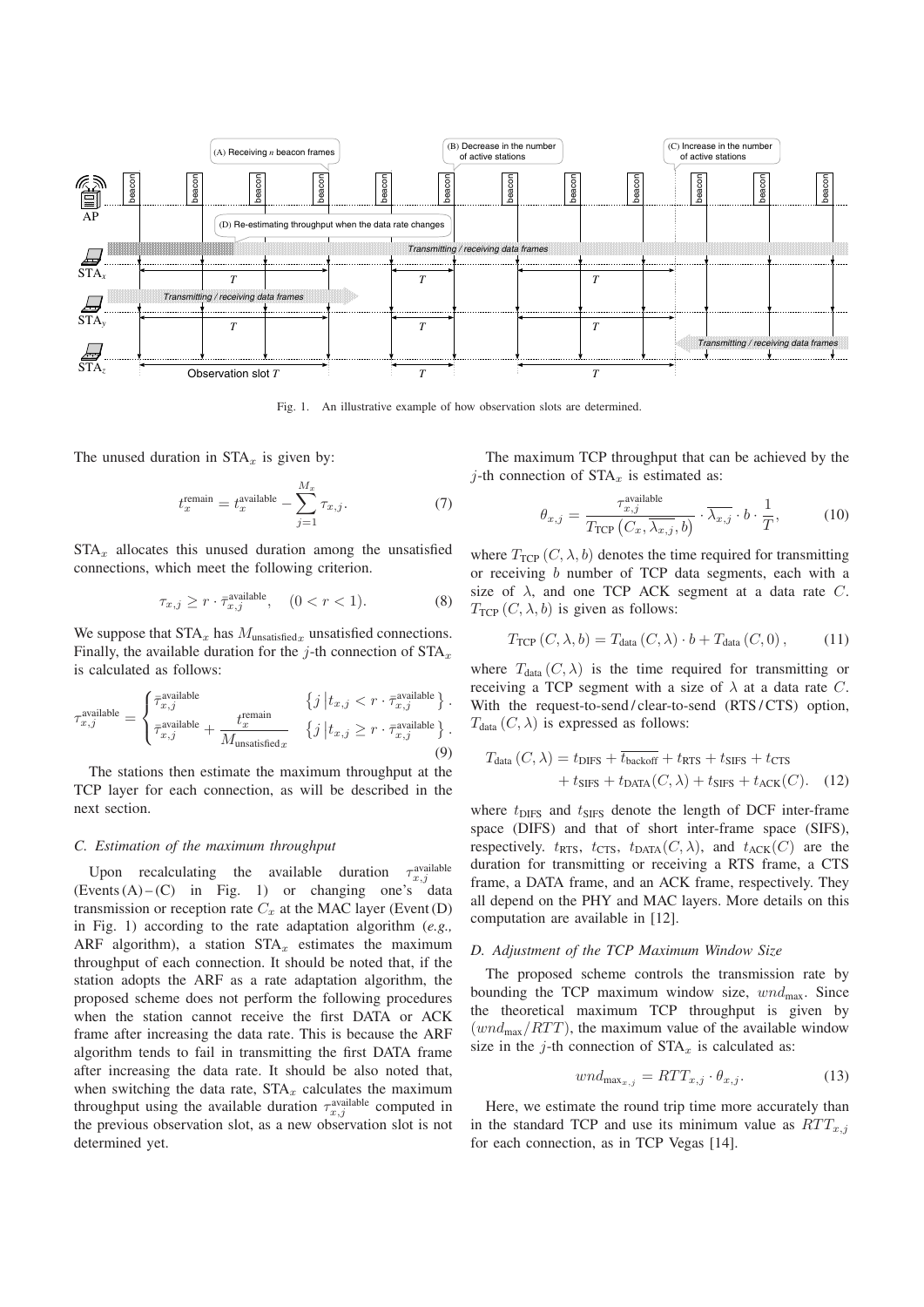*1)* When the station is the sender:  $STA_x$  limits the congestion window size  $(cwnd)$  in the j-th connection to the calculated  $wnd_{\max_{x,j}}$ . Obviously,  $wnd_{\max_{x,j}}$  should not exceed the sender's buffer size.

*2) When the station is the receiver:* If the station can obtain RTT of each connection, the  $STA_x$  transmits the calculated  $wnd_{\text{max}_{x,i}}$  to its corresponding node. In order to do so, the proposed scheme utilizes the receiver's advertised window (rwnd) field in the TCP header of ACK segments. Since the TCP sender sets its send window size to the minimum of cwnd and rwnd, the maximum send window size is bounded to  $wnd_{\max_{x,j}}$ . However, in general, it is difficult for TCP receivers to accurately measure RTT. Actually, the station can measure RTT during a three-way handshake, but this may cause unfairness among connections. In this paper, the station transmits the estimated throughput  $\theta_{x,j}$  to its corresponding node using rwnd field of ACK segments.  $\theta_{x,j}$  [bytes/sec] is scaled (left bit shifted) into 16 bit rwnd field, as in TCP windows scaling option [15]. The corresponding TCP sender then calculates the appropriate window size based on Eq. (13) and limits the congestion window size.

## IV. PERFORMANCE EVALUATION

We carried out several simulations using QualNet 4.0.1 [16] and compared the performance of the proposed scheme against that of standard TCP.

Fig. 2 depicts the configuration of the considered network. In our simulations, we model an IEEE 802.11a (5.2 GHz) BSS as an access point serving  $N$  stations.  $N$  is varied from one to 20. We use the two-ray propagation model and the constant shadowing model without fading. The coverage radius of the cell is about 360 meters when the data rate is 6 Mbps; and is about 36 meters when the data rate is 54 Mbps. The RTS/CTS option is always enabled (*i.e.*, RTS threshold is fixed to zero). All stations roam within the BSS area according to the random way point model with a maximum velocity of 10 m/s and a pause time of 0 sec.

In our scenarios, each station has only a single File Transfer Protocol (FTP) connection. All stations download a file from different FTP servers. End-to-end delays from servers to the AP are the same, in order to avoid the unfairness issue due to variance in RTT. Since all the wired links have more bandwidth than the wireless ones, congestion does not occur in the wired links. Unless otherwise specified, the maximum segment size (MSS) is set to 1460 bytes. The TCP window scaling option and the timestamps option [15] are enabled. The delayed ACK option is disabled. As standard TCP, we use TCP NewReno for comparison. We thus have integrated the proposed scheme into TCP NewReno and IEEE 802.11 MAC. In the proposed scheme,  $n$  and  $r$  are empirically set to three and 0.8, respectively. The total simulation time is set to 60 seconds. Table I shows an overall list of the simulation parameters. The other parameters are set to the default values in QualNet. All results are an average of multiple simulation runs.



Fig. 2. Simulated network topology.

TABLE I SIMULATION PARAMETER

| <b>PHY</b>                                                                         | IEEE 802.11a (5.2 GHz)  |
|------------------------------------------------------------------------------------|-------------------------|
| Data rate                                                                          | 54 / 48 / 36 / 24 /     |
| (switched by ARF)                                                                  | 18 / 12 / 9 / 6 Mbps    |
| ARF parameters ( $\theta_{\text{up}}$ / $\theta_{\text{down}}$ / $T_{\text{up}}$ ) | $10/2/60$ ms            |
| Short / long retry limit                                                           | 7/4                     |
| Cell radius (@6M / @54M)                                                           | ca. 360 m / ca. 36 m    |
| Wired link bandwidth                                                               | 100 Mbps                |
| End-to-end RTT                                                                     | $ca.40$ ms              |
| Maximum segment size (MSS)                                                         | 1460 / 1024 / 512 bytes |
| Buffer size (sender & receiver)                                                    | 131070 bytes            |
| Velocity of STAs                                                                   | $0 - 10$ m/s            |
| Distances from AP to STAs                                                          | $0 - 360$ m             |
| Number of STAs                                                                     | $1 - 20$                |
|                                                                                    |                         |

As a first step, to demonstrate the effectiveness of the proposed scheme, we show an example of the transition of channel occupancy time of each station in Fig. 3. The channel occupancy time is calculated every second. Here, since the channel occupancy time does not include backoff time, its summation is below one second. In this scenario, five stations exist in the BSS ( $N = 5$ ). STA<sub>1</sub>, STA<sub>2</sub>, STA<sub>3</sub>, STA<sub>4</sub>, and  $STA<sub>5</sub>$  start downloading files of 40, 20, 10, 5, and 1 Mbyte(s) at 0, 5, 10, 15, and 20-th second, respectively. All stations are settled and the distance from the AP to each station is fixed to 10 m. In standard TCP, the used channel occupancy time fluctuates, especially upon increasing the number of stations. On the other hand, the proposed scheme keeps fairness in terms of channel occupancy among stations, and gives relatively smooth transition. Although we omit results due to space limitations, stations achieve fairness in terms of throughput in this case, as they are equidistant from the AP. Moreover, as the proposed scheme exhibits a higher throughput in total,  $STA<sub>1</sub>$  downloads the file faster in contrast with the standard TCP. The result indicates that the proposed scheme accurately estimates the throughput at the TCP layer and sets the window size to more appropriate values than standard TCP does.

We now direct our focus to evaluating the performance of the proposed algorithm by using more complex scenarios. Figs. 4 and 5 illustrate the simulation results for varied numbers of stations. Figs. 4(a) and 5(a) plot the fairness in terms of channel occupancy during the entire simulation time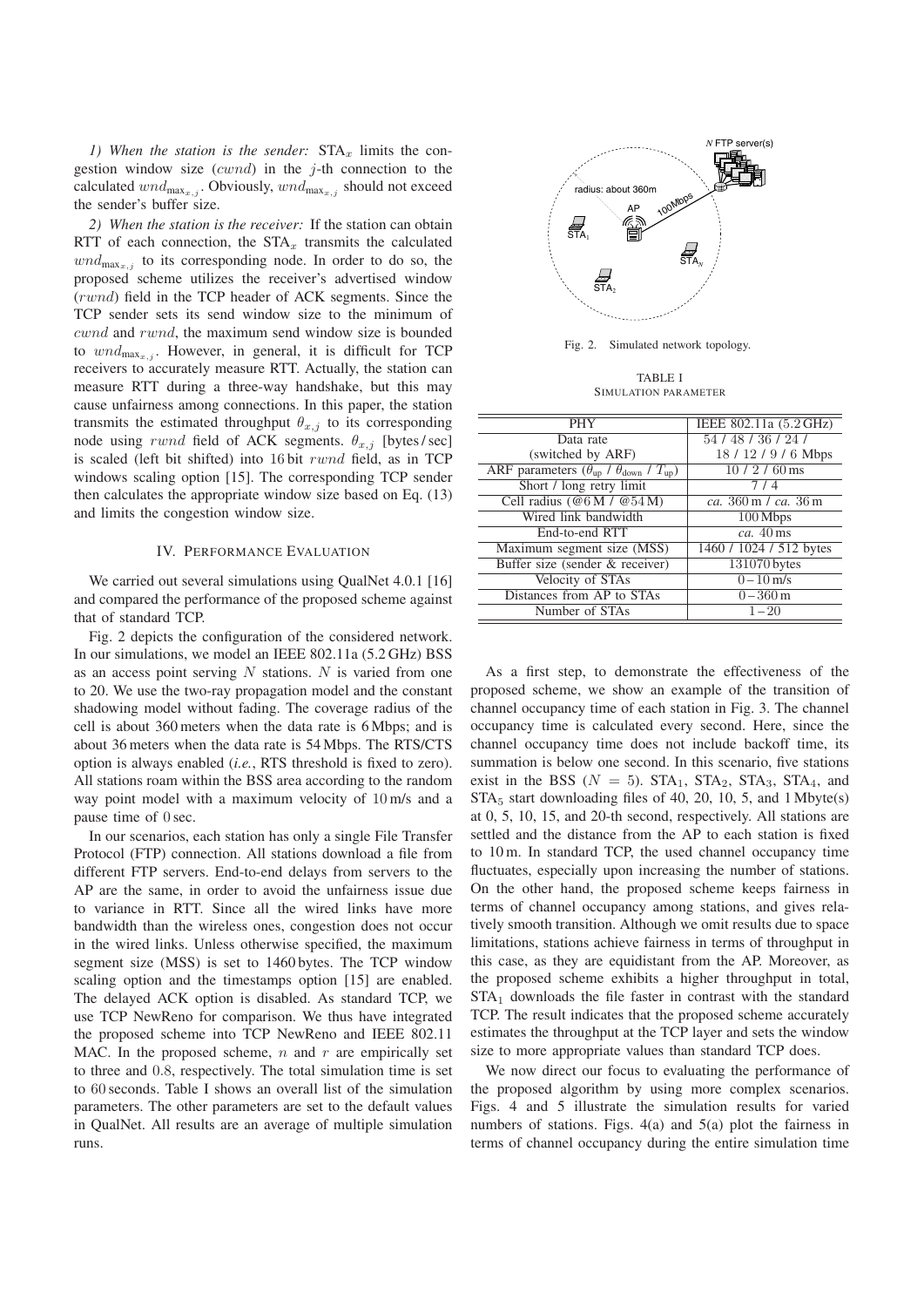

Fig. 3. The transitions of channel occupancy time.

(for 60 seconds). Based on Jain's Fairness index, we use the following metric as the fairness index in channel occupancy time:

$$
f_c = \frac{\left(\sum_{i=1}^{N} t_i\right)^2}{N \sum_{i=1}^{N} t_i^2},\tag{14}
$$

where  $t_i$  denotes the channel occupancy time used by  $STA_i$ . The closer the index is to one, the more fairness the system exhibits in terms of channel occupancy. Figs. 4(b) and 5(b) show the aggregated throughput of all stations in the BSS. Figs. 4(c) and 5(c) represent the average packet drop rate per station. Each packet drop rate is calculated as the percent ratio of dropped TCP data segments to transmitted TCP data segments.

As one can see from Fig. 4, the proposed scheme exhibits better performance than standard TCP does in all simulated scenarios, regardless of the use of delayed ACK option. Given the fact that each station is randomly distributed and randomly roams in the area of BSS, they often use different data rates. As mentioned in Section II, with standard DCF and TCP, this causes performance anomaly. On the other hand, the proposed scheme remedies the issue and exhibits good fairness in terms of channel occupancy time among stations. The better performance of the proposed scheme is due to the fact that a TCP terminal controls its rate based on the number of



competing stations and on its own data rate at MAC layer. It accordingly achieves higher total throughput than standard TCP does. While the average packet drop rates in standard TCP increase with the increment of stations, the proposed

Lastly, in order to examine the impact of frame length on the performance of the proposed scheme, we varied MSS from  $1460$  bytes to  $512$  or  $1024$  bytes. As shown in Fig.  $5(b)$ , stations can obtain the highest throughput when MSS is set to 1460 bytes, in both schemes, as the frame length at MAC layer

scheme achieves low drop rates.